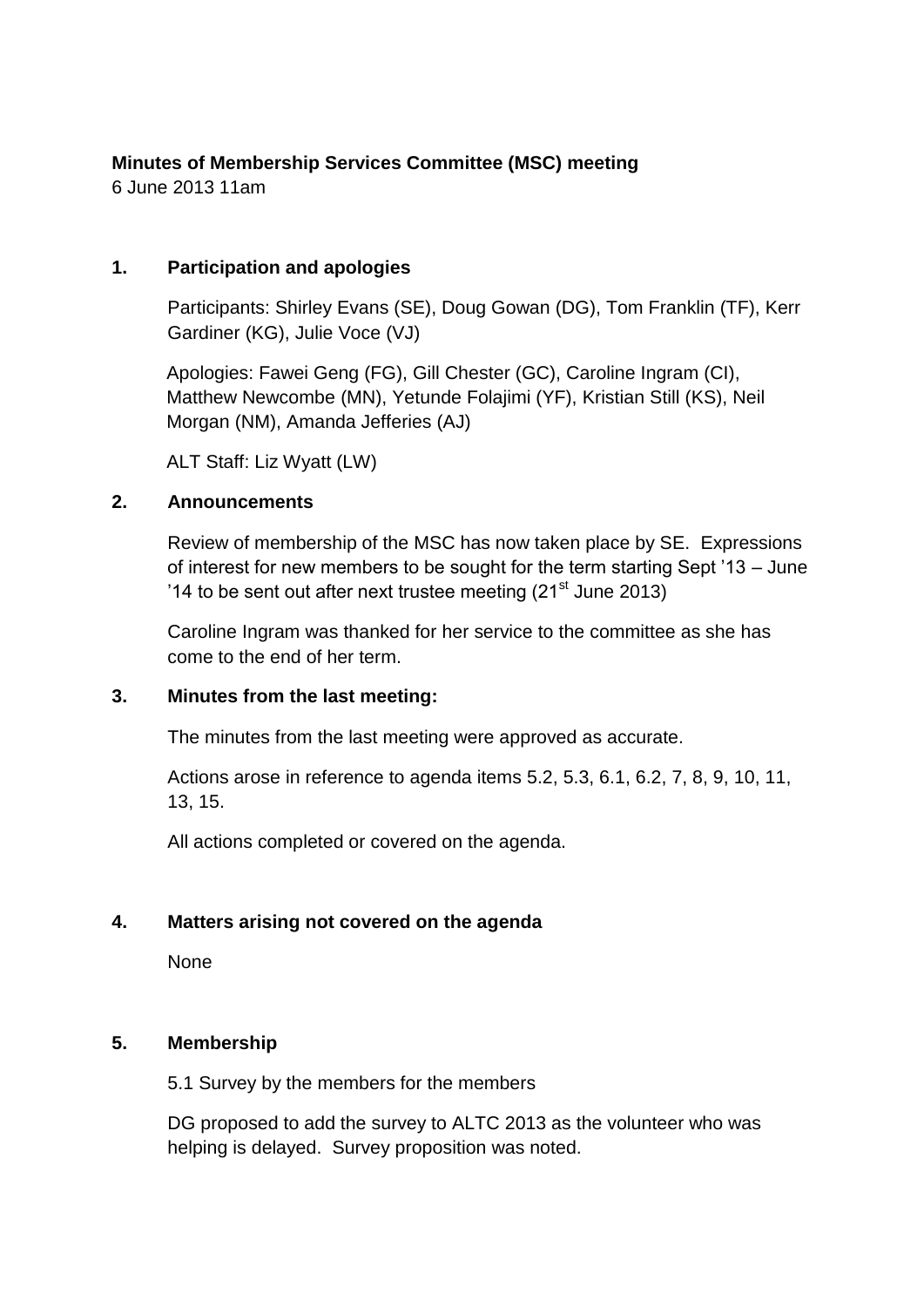5.2 ALT update change from paperless to online

Committee approved this recommendation to change the format of the currently paper update mail out to an online version.

5.3 Call for volunteers for ALTC 2013 will go out in the next month inviting members to volunteer

5.4. Committee noted the membership report and statistics and had no questions

### **6. Special and Regional Interest Groups**

6.1. It was noted that the East Midlands Learning Technologist (EMLTG) RIG had been approved by the Committee in March 2013 by email.6.1 Membership of SIGS and RIGS

Members are asked to state which RIG/SIGs they are a member of

Action: LW to set up a Googledoc regarding membership of the sigs.

6.2 Annual reporting template

KG reported on a meeting with JV to discuss SIG/RIG situation and reporting needs.

Committee agreed that JV and KG will lead on reporting and review, SE will focus on overview of the remit of the SIGs

Action: SE, KG and JV to meet to discuss SIG/RIG strategy and reporting needs and prepare discussion paper including revised draft template for the Committee.

### **7. Events**

SE notes the proposition to hold ALTC2014 at Warwick University

Events report from Caroline Greves was noted by the committee

### **8. CMALT**

TF updated the committee on the CMALT QA process following the circulation for the QA report from John Slater. Marks will be given for description, evidence and also reflection to improve the making the scheme more explicit. This seeks to improve the quality of the applications and the marking.